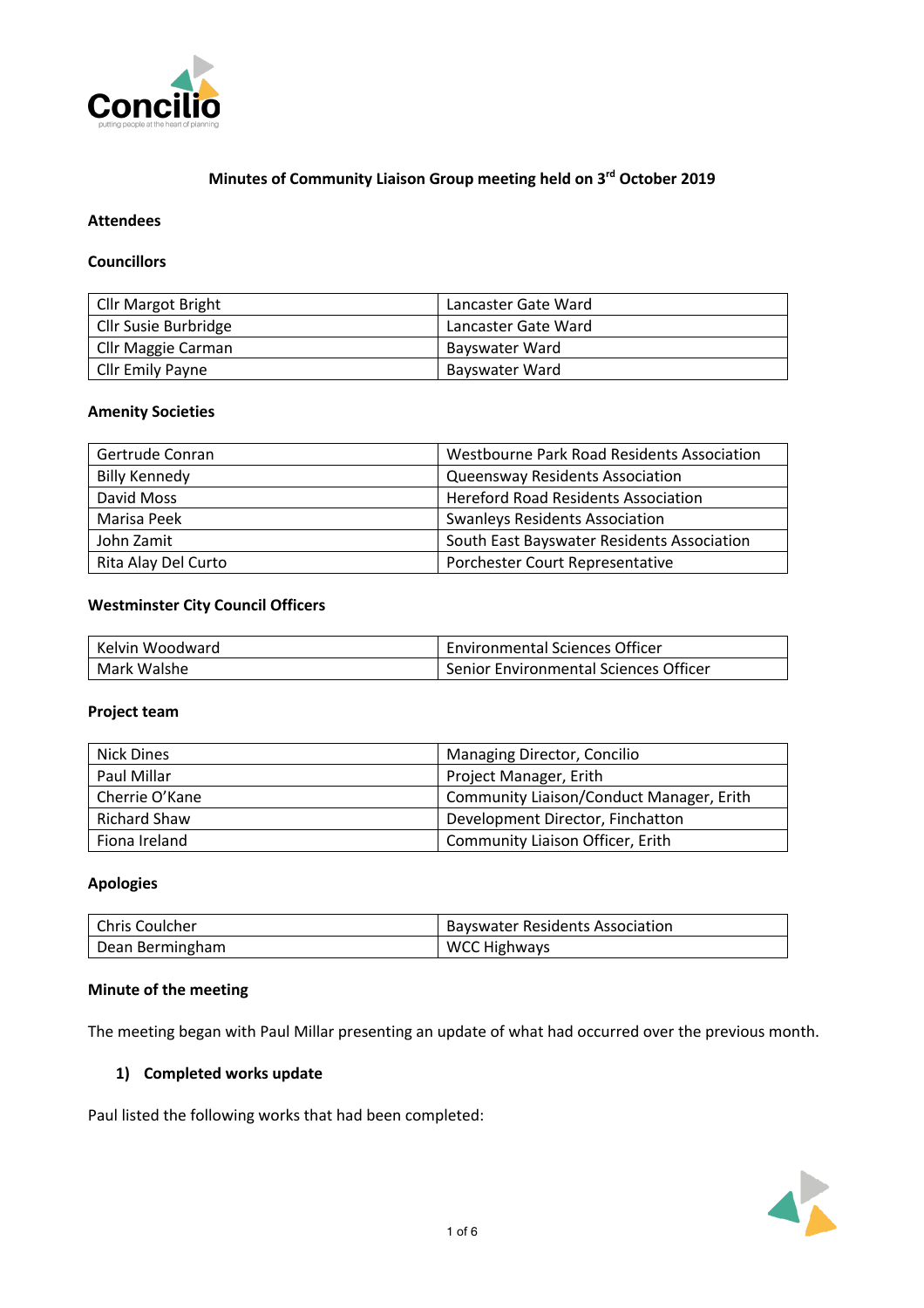

### **Heritage Removal**

- All works are complete

### **Façade Retention Frame**

All works are complete

### **UKPN**

- Only Porchester Substation remains

# **2) Active Works**

Paul listed the following as being active at present:

- Demolition of rear car park B1 slab;
- Demolition of main shopping centre L3/L1;
- Processing of onsite demo arisings;
- Basement retaining wall propping.

# **3) Upcoming/Continuing Works**

Paul listed the following upcoming/continuing works:

- Demolition of rear car park B1 slab;
- Demolition of Shopping Centre (Eastern half);
- Processing demolition arisings for new pile mat;
- Pile probing and pile mat install;
- Basement wall propping;
- Strike scaffold to Shopping Centre (West elevation).

### **4) Environment Monitoring**

Paul explained that:

- Real time monitors are installed and active around the site;
- Monitoring plans and trigger levels have been agreed with WCC;
- Alerts are sent if any trigger levels are breached;
- Dust suppression equipment is in place and constantly reviewed;
- WCC visits are taking place to monitor the works;
- Regular WCC meetings take place to review reports and current works.

100% agreed that almost everyone is happy with the 9am start of 'noisy' hours. The alternate work patterns following the trial are to be:

| $08:00 - 09:00$ | 400<br>w<br>ш<br>$\sim$ | $11:00 - 12:30$ | 70 T<br>:30<br>$-11-$ | 16:00<br>$14:30 -$ | :00  |
|-----------------|-------------------------|-----------------|-----------------------|--------------------|------|
|                 |                         |                 |                       |                    | 8:01 |

\*'Noisy' hours with percussive breaking shown in red

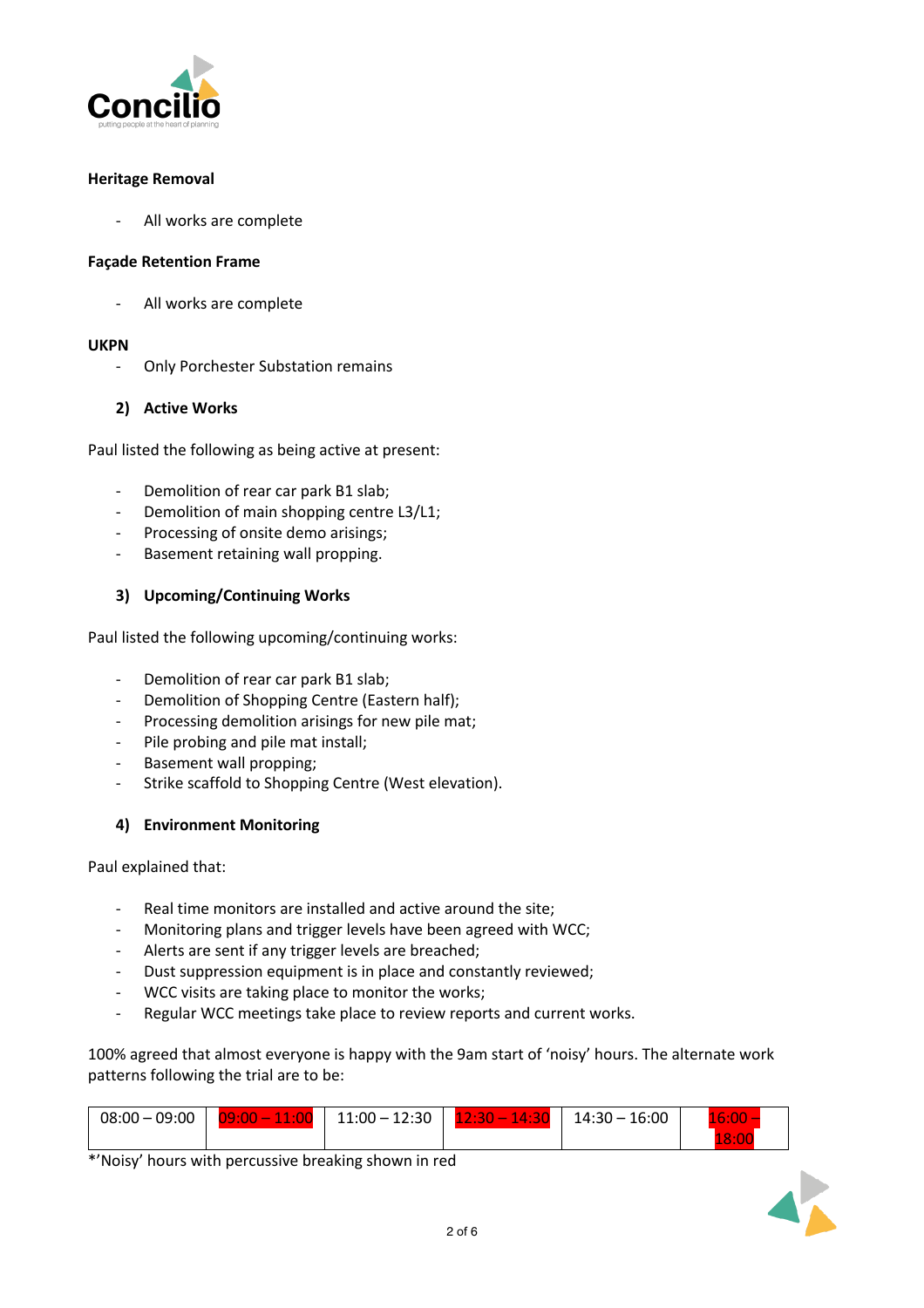

Paul then went through a series of reports that showed dust, noise and vibration levels are within WCC/GLA and national guideline limits. Graph showing whole a week with peaks and troughs. He explained that an average is used in line with guidance and there have been no breaches (available in the presentation).

Paul explained that monitoring equipment had been installed at various locations within the community, with four more awaiting installation. (sample of 15 locations shown in presentation).

### **Questions**

A number of questions were asked throughout the presentation by Community representatives and Ward Councillors:

# **Q) Shopping centre demolition. What % has been done?**

Answer by Paul Millar- Estimate 60% of total.

# **Q) Can explosives be used?**

Answer by Paul Millar- Not possible due to proximity of retained facade and would never receive consent in London.

WCC often attend the site for arranged and non arranged visits.

### **Q) Can the website be made more interactive, perhaps allow people to leave comments?**

Answer by Nick Dines- Difficult as we do not want to become the guardian of comments. Unfortunately, a number of offensive e-mails have been sent to the project team and it will not be appropriate for comments of this nature to be displayed publicly. It is possible that there may be a way to accept comments, we will explore this.

# **Q) Kensington Garden Square residents have complained about dust. They thought that there would be large hoardings facing them. Why are these not in place?**

Answer by Paul Millar- The original hoarding was attached to the building structure, plus 3 metres above it. The hoarding had to be removed as the buildings were demolished. There is now nothing to hold the hoarding in place. The current works are taking place 4 metres below ground level with perimeter hoarding standing 2.4m high.

Dust monitoring measures PM10 (dust with the potential to be hazardous to human health) – no breaches to date.

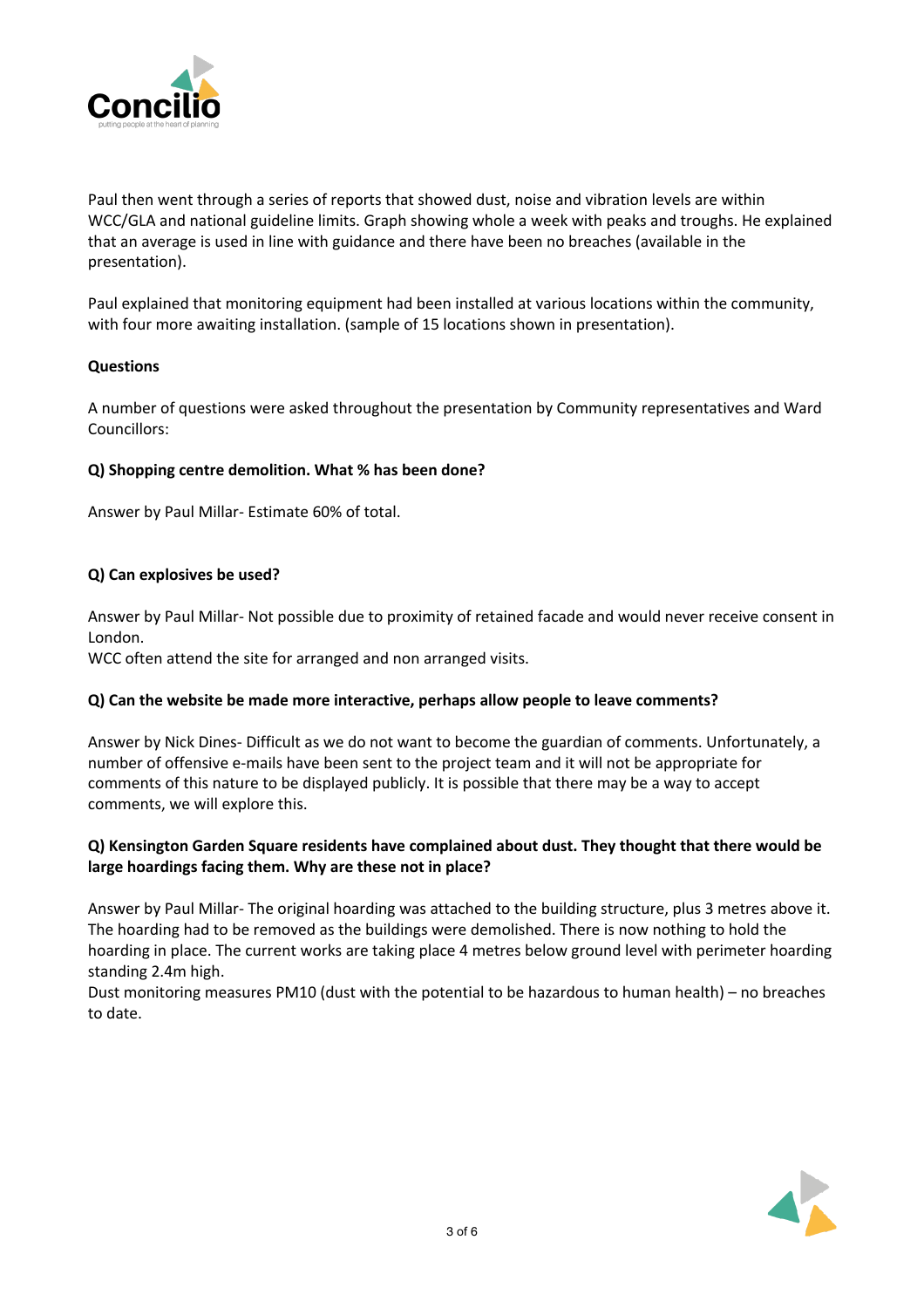

# **Q) Kensington Garden Square residents have also made comments about possible structural impacts on their buildings. Should this be of concern?**

Answer by Nick Dines- Only a small number of properties are actually covered by the Party Wall act. However, the developer has understood the local concerns and pre-condition surveys were offered to residents in Kensington Garden Square properties that face the site at the rear and along Queensway. A large number of residents took the offer up at the time. People can still apply for a survey if they wish. This is considerably above and beyond what is traditionally offered.

# **Q) There are photos that show the stock pile to be higher than the hoarding. Is this acceptable?**

Answer by Paul Millar- There is guidance that we follow on stockpiles. The stockpiles in guidance mainly refer to those in position for long periods. Due to the nature of our work the location of the stockpiles the are constantly being moved around the site, although there was one occasion where the pile was in position for an extended period of time. WCC spoke to us about this and we immediately took remedial action.

Mark Walshe from WCC also responded saying that Erith are responsible for managing the stockpiles on site. If they were taken away for processing it would take around two thousand lorry trips out and two thousand back. This would not be well received locally and probably would be much worse for residents. By processing on site there are huge environmental impact gains for the development. We just need to manage it and try to keep the stockpiles as low as possible.

### **Q) There are reports of excessive dust coming from the site.**

Answer by Paul Millar- We have six high powered misters in action on site supressing the dust at each machine in addition to men with hosepipes. There was one incident of dust escaping the site due to a hole being inadvertently created following breaking work. We immediately stopped to tackle the problem, it was fully investigated and WCC informed. We have learnt from this and have new protocols now in place.

### **Q) How was the 11.5K notice delivery area calculated?**

Answer by Paul Millar – It was calculated to the limit and slightly beyond the widest reaches of complaints received.

### **Q) Can the map be placed onto the website?**

Answer by Nick Dines – Yes. The site is now updated daily to include the following days breaking hours. The minutes are also now placed onto the website.

### **Q) Can we have timelines included in the next newsletter?**

Answer by Cherrie O'Kane – I will include timelines in the next one due next week.

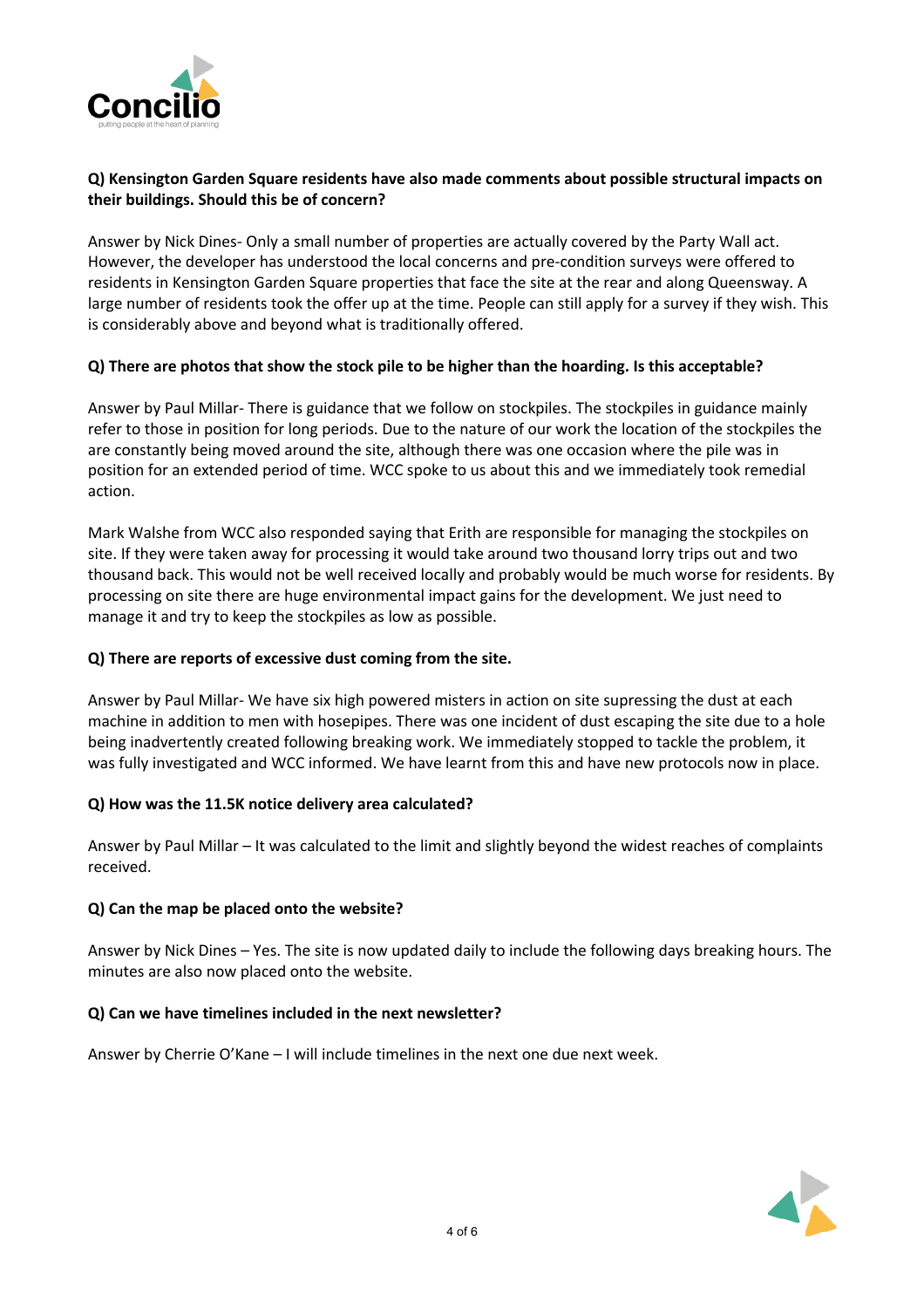

# **Q) How far is the newsletter delivered?**

Answer by Nick Dines – It is sent out to all registered for information and hand delivered to immediate roads around the site. It is on the hoarding, a pile is placed in the children's library and the post office. It is also available on the website.

# **Q) Who are Concilio?**

Answer by Nick Dines – We work for the Developers, we have been involved for the past 4-5 years. We control and maintain the Website.

Comment by resident Reps – The Website is very good.

# **AOB**

Cllr Margot Bright explained that she had spoken to the Pastor of the Westbourne Park Baptist Church and he was willing to allow people who wanted a peaceful space to work from access to facilities at the Church. Cllr Bright and the Lancaster Gate Ward Councillors will be disseminating further information to the local community about this.

Cllr Margot Bright also advised that they had purchased and have 6 noise cancelling headphones available for people to try out. Information about these will also be disseminated.

Paul Millar – The next meeting is likely to be Erith's last one and hopefully include hand over to the follow on contractor.

Richard Shaw – There will be a briefing when the next contractor is officially appointed.

# Q) Can meetings be opened up again? I am here also representing the Noise Action Team. We realise that it is not Erith's fault and they have been working within the law but people get upset. It's a problem with **the law. People were impatient with the noise.**

Answer by Nick Dines- The previous meeting was hi-jacked and too hostile and serious abuse was given to the whole project team, which was not right. The last meeting was very constructive and this meeting has been opened up to more representatives. We will give it consideration.

Comment by a resident representative – People were very disrespectful, I was flabbergasted with people's behaviour. Erith were not given a chance to answer questions or even speak. I think the development is great. I live virtually on the development site itself.

### **Q) – Can we have detailed minutes placed on to the website.**

Answer by Nick Dines – Yes we will get these out as soon as possible.

Comment by Cherrie O'Kane – After negativity, it should be noted that we received as many emails and calls of support and agreement with the reason for withdrawal of open forum meetings as negatives following the June meeting.